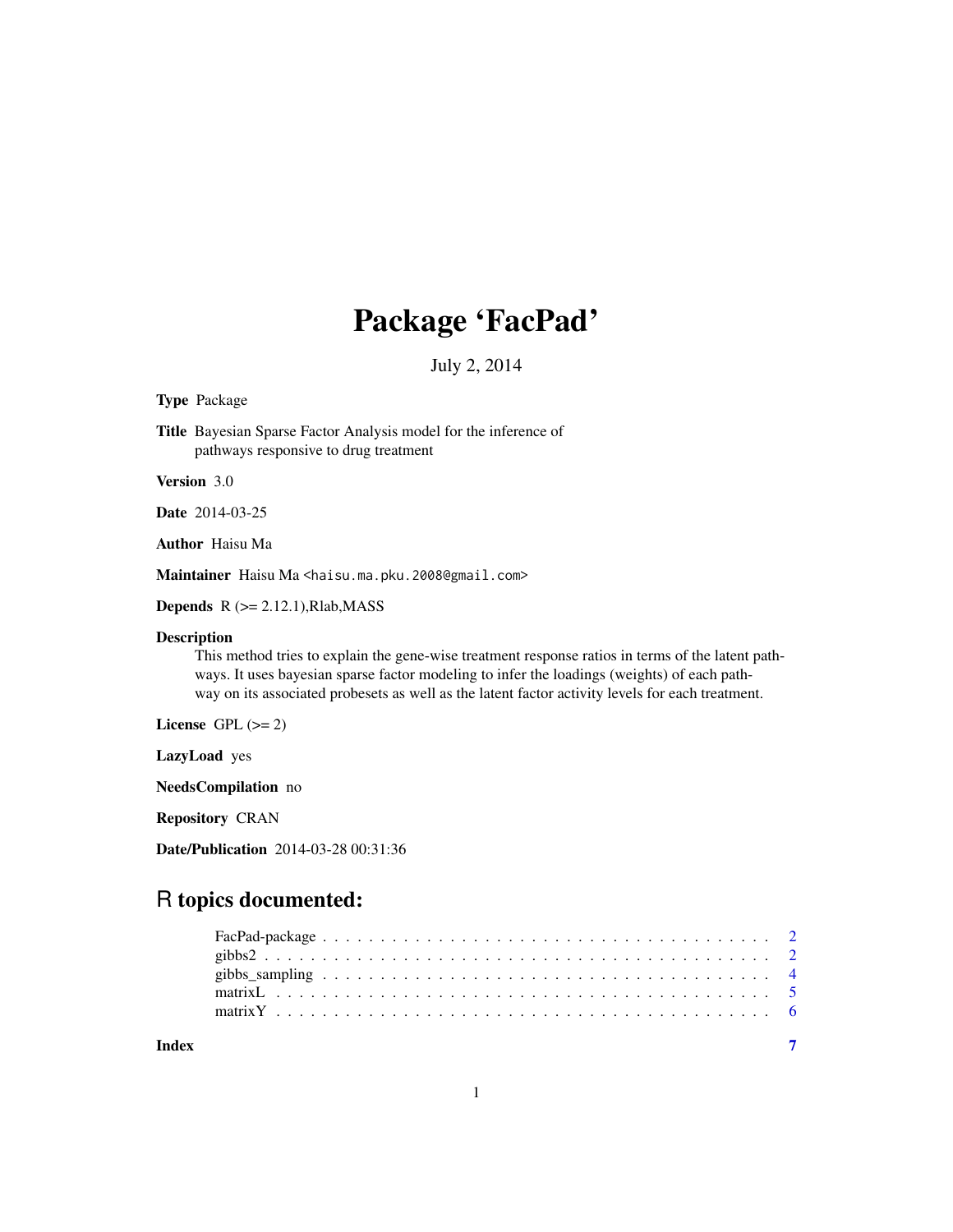#### Description

This method tries to explain the gene-wise treatment response ratios in terms of the latent pathways. It uses bayesian sparse factor modeling to infer the loadings (weights) of each pathway on its associated probesets as well as the latent factor activity levels for each treatment.

#### Details

| Package:  | FacPad     |
|-----------|------------|
| Type:     | Package    |
| Version:  | 2.0        |
| Date:     | 2014-03-25 |
| License:  | $GPL (=2)$ |
| LazyLoad: | yes        |

install.packages("FacPad")

#### Author(s)

Haisu Ma<haisu.ma.pku.2008@gmail.com>

#### Examples

```
data(matrixY)
data(matrixL)
result<-gibbs_sampling(matrixY,matrixL,max_iter=30,
thin=10,file_name="test_30iter.RData")
result2<-gibbs2(matrixY,matrixL,eta0=0.2,eta1=0.2,
max_iter=50,thin=10,file_name="test_v2_50iter.RData")
```
gibbs2 *A Collapsed Gibbs Sampling Algorithm for the Inference of Sparse Bayesian Factor Models\_version2*

#### Description

In each iteration, the algorithm iteratively updates each entry in the binary matrix Z, loading matrix W and factor activity matrix X, as well as other model parameters.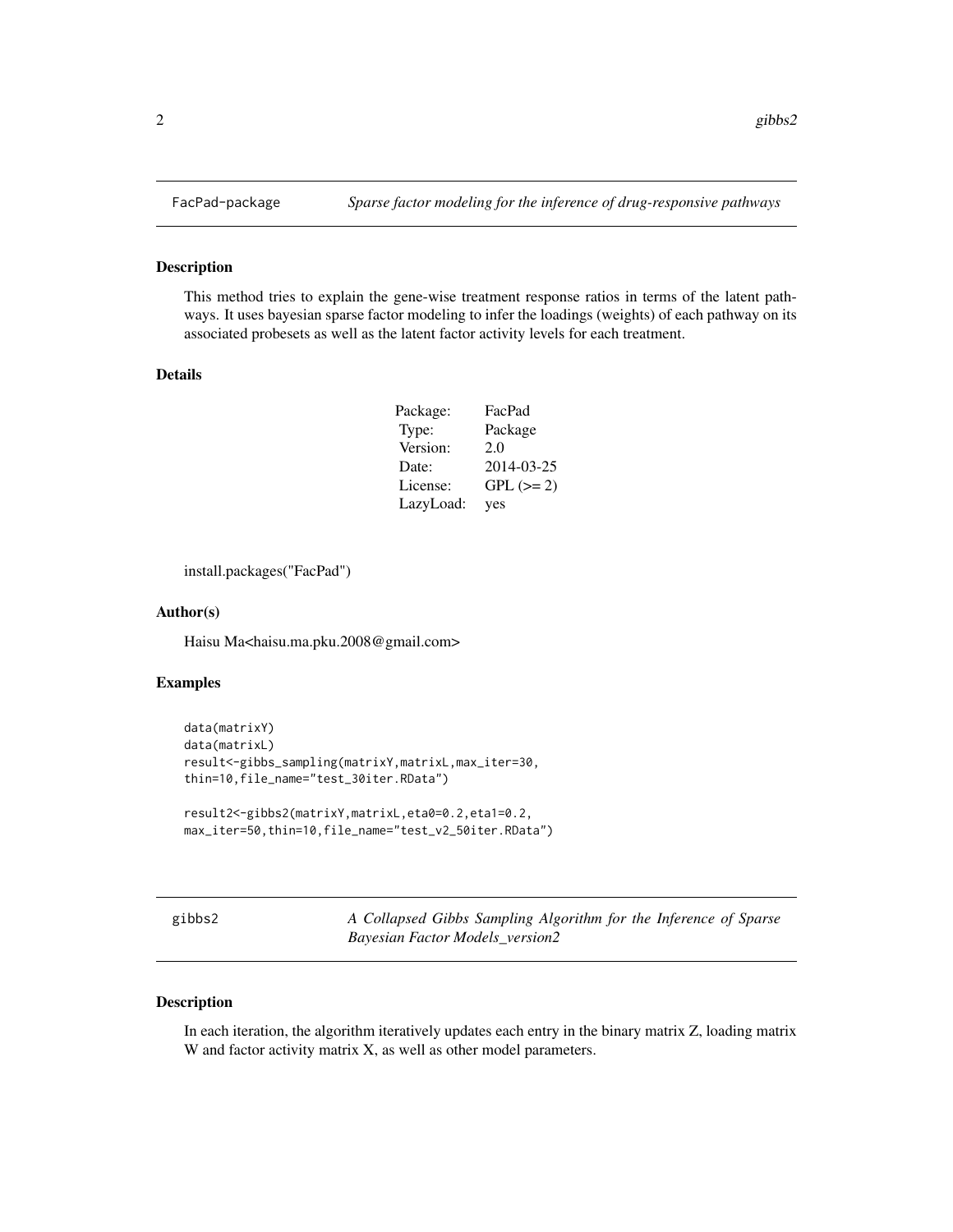#### gibbs2  $\overline{\phantom{a}}$  3

#### Usage

```
gibbs2(matrixY, matrixL,eta0,eta1,alpha_tau = 1,
beta\_tau = 0.01, tau\_sig = 1, max\_iter = 10000,
thin = 10, alpha_sigma = 0.7, beta_sigma = 0.3, file_name)
```
#### Arguments

| matrixY     | The input treatment response matrix. It has dimension G by J, where G is the<br>number of probesets and J is the number of different treatments. The $(g_i)$ -th<br>entry represents the ratio of the expression of the g-th probeset after and before<br>the j-th treatment.              |
|-------------|--------------------------------------------------------------------------------------------------------------------------------------------------------------------------------------------------------------------------------------------------------------------------------------------|
| matrixL     | The binary probeset-pathway association matrix. It has dimension G by K. If<br>the $(g,k)$ -th entry has value 1, it indicates that the g-th probeset is involved in<br>the k-th pathway; and the $(g,k)$ -th entry takes value 0 if there is no association<br>relationship.              |
| eta0        | The bernoulli probability of entries in matrix Z taking a non-zero value given<br>that the corresponding entry in matrix L is zero                                                                                                                                                         |
| eta1        | The bernoulli probability of entries in matrix Z taking the value zero given that<br>the corresponding entry in matrix L is one                                                                                                                                                            |
| alpha_tau   | The alpha parameter of Gamma distribution used for the simulation of noise,<br>default value=1                                                                                                                                                                                             |
| beta_tau    | The beta parameter of Gamma distribution used for the simulation of noise,<br>$default value=0.01$                                                                                                                                                                                         |
| tau_sig     | Pre-defined precision of each entry in the factor loadings matrix W, default value=0                                                                                                                                                                                                       |
| max_iter    | The number of iterations of the collaped Gibbs sampling algorithm, default=10000                                                                                                                                                                                                           |
| thin        | The number of iteration cycle for the record of Gibbs samples. For the conve-<br>nience of storage, the result of the Gibbs sampling will be kept every other "thin"<br>iterations to alliviate the auto-correlation problem between adjacent interations<br>of the Gibbs sampling process |
| alpha_sigma | the alpha parameter for the Gamma prior for matrix W                                                                                                                                                                                                                                       |
| beta_sigma  | The beta parameter for the Gamma prior for matrix W                                                                                                                                                                                                                                        |
| file_name   | name of the file saving the result                                                                                                                                                                                                                                                         |

#### Value

The algorithm will store the inferred binary indicator matrix Z, loading matrix W and factor activity matrix X (as well as tau\_g if not pre-difined) in each thinned iteration and write them into .RData file with name defined by the user.

#### Author(s)

Haisu Ma<haisu.ma@yale.edu>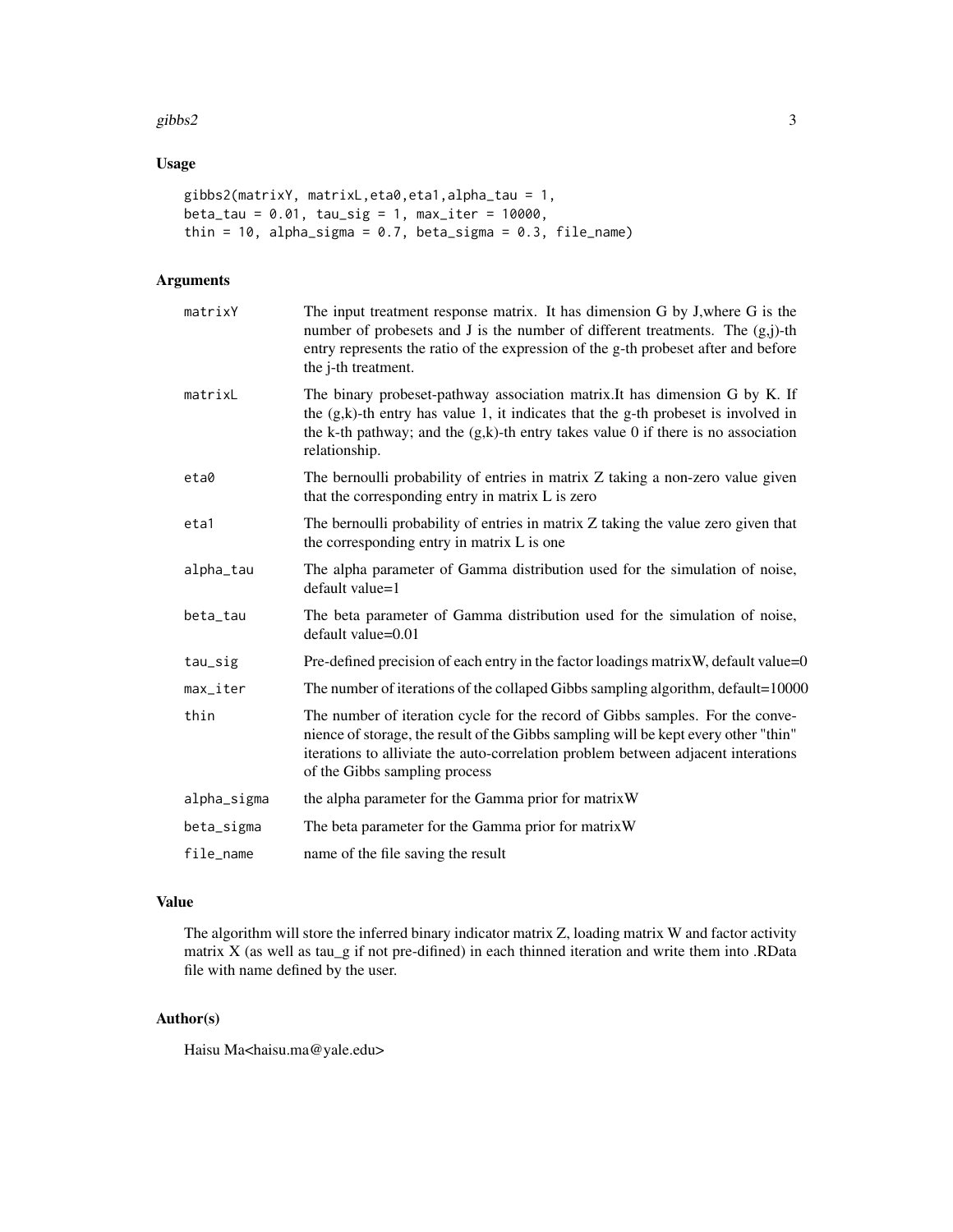#### Examples

```
data(matrixY)
data(matrixL)
result<-gibbs2(matrixY,matrixL,eta0=0.2,eta1=0.2,
max_iter=50,thin=10,file_name="test_v2_50iter.RData")
```
gibbs\_sampling *A Collapsed Gibbs Sampling Algorithm for the Inference of Sparse Bayesian Factor Models*

#### Description

In each iteration, the algorithm iteratively updates each entry in the loading matrix W and factor activity matrix X, as well as other model parameters.

#### Usage

```
gibbs_sampling(matrixY, matrixL, alpha_tau = 1,
beta\_tau = 0.01, tau\_sig = 1, max\_iter = 10000,
thin = 10, alpha_sigma = 0.7, beta_sigma = 0.3, file_name)
```
#### Arguments

| matrixY     | The input treatment response matrix. It has dimension G by J, where G is the<br>number of probesets and J is the number of different treatments. The $(g, j)$ -th<br>entry represents the ratio of the expression of the g-th probeset after and before<br>the j-th treatment.             |
|-------------|--------------------------------------------------------------------------------------------------------------------------------------------------------------------------------------------------------------------------------------------------------------------------------------------|
| matrixL     | The binary probeset-pathway association matrix. It has dimension G by K. If<br>the $(g,k)$ -th entry has value 1, it indicates that the g-th probeset is involved in<br>the k-th pathway; and the $(g,k)$ -th entry takes value 0 if there is no association<br>relationship.              |
| alpha_tau   | The alpha parameter of Gamma distribution used for the simulation of noise,<br>default value=1                                                                                                                                                                                             |
| beta_tau    | The beta parameter of Gamma distribution used for the simulation of noise,<br>default value=0.01                                                                                                                                                                                           |
| tau_sig     | Pre-defined precision of each entry in the factor loadings matrix W, default value=0                                                                                                                                                                                                       |
| max_iter    | The number of iterations of the collaped Gibbs sampling algorithm, default=10000                                                                                                                                                                                                           |
| thin        | The number of iteration cycle for the record of Gibbs samples. For the conve-<br>nience of storage, the result of the Gibbs sampling will be kept every other "thin"<br>iterations to alliviate the auto-correlation problem between adjacent interations<br>of the Gibbs sampling process |
| alpha_sigma | the alpha parameter for the Gamma prior for matrix W                                                                                                                                                                                                                                       |
| beta_sigma  | The beta parameter for the Gamma prior for matrix W                                                                                                                                                                                                                                        |
| file_name   | name of the file saving the result                                                                                                                                                                                                                                                         |

<span id="page-3-0"></span>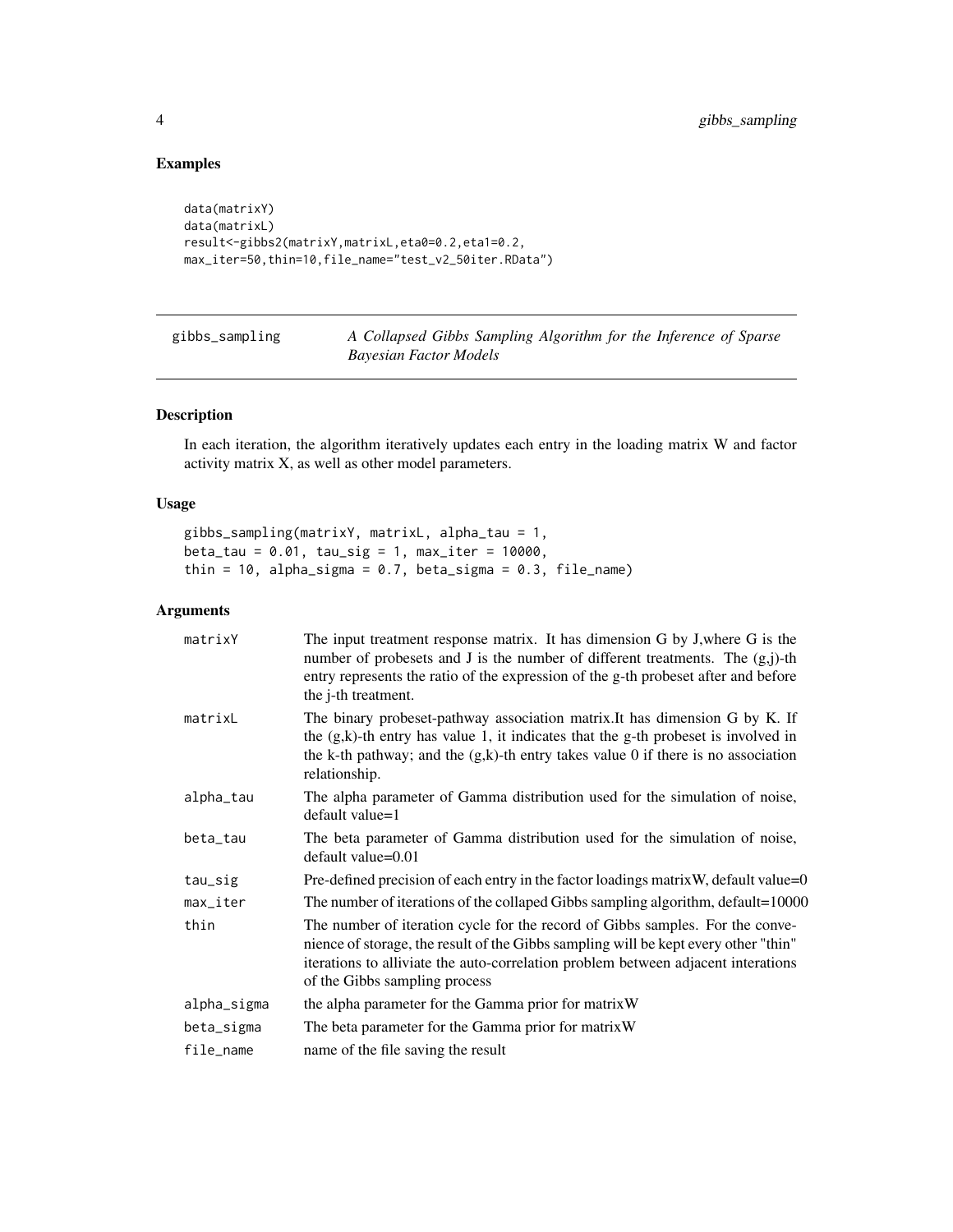<span id="page-4-0"></span> $matrixL$  5

#### Value

The algorithm will store the inferred loading matrix W and factor activity matrix X (as well as tau\_g if not pre-difined) in each thinned iteration and write them into .RData file with name defined by the user.

#### Author(s)

Haisu Ma<haisu.ma@yale.edu>

#### Examples

```
data(matrixY)
data(matrixL)
result<-gibbs_sampling(matrixY,matrixL,max_iter=50,thin=10,
file_name="test_50iter.RData")
```
matrixL *Pathway structure matrix L*

#### Description

A binary matrix of dimension G by K. Entries of 1 indicate the presence of a probeset-pathway association relationship, whereas entries of 0 indicate the opposite.

#### Usage

data(matrixL)

#### Format

The format is: num [1:50, 1:5] 0 0 0 0 1 0 0 0 0 1 ...

#### Details

matrix L determines the sparsity strcuture of the loading matrix W. The binary association information can be extracted from many pathway databases, such as KEGG, BioCarta, etc.

#### Examples

data(matrixL)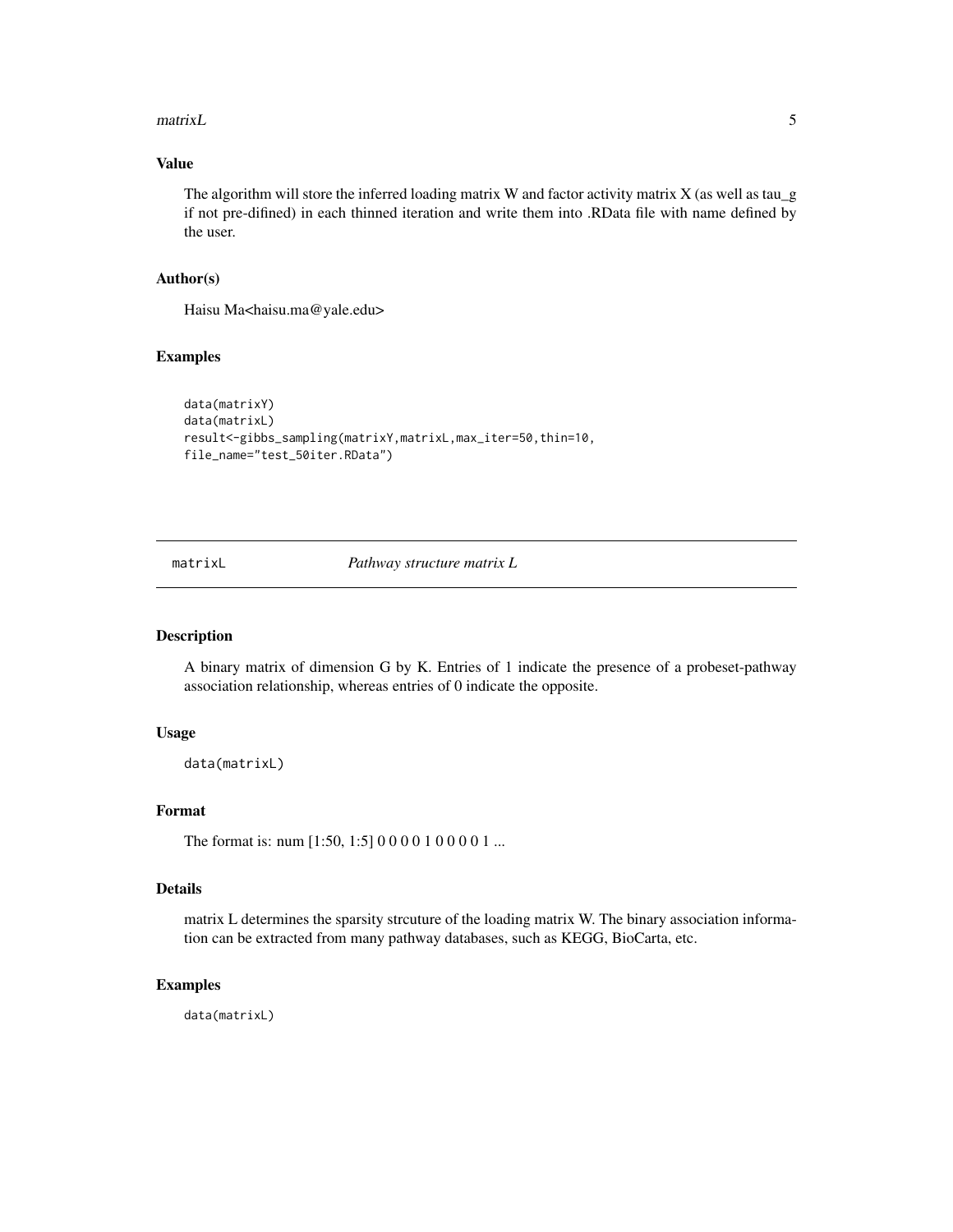<span id="page-5-0"></span>

#### Description

A numeric matrix of dimension G by J, where G is the total number of probesets measured by the microarray platform and J is the total number of treatments. Each entry of matrixY is the ratio of the probeset expression after and before treatment.

#### Usage

```
data(matrixY)
```
#### Format

The format is: num [1:50, 1:10] 0.6691 1.9856 -2.6227 0.0386 0.4526 ...

#### Examples

data(matrixY)